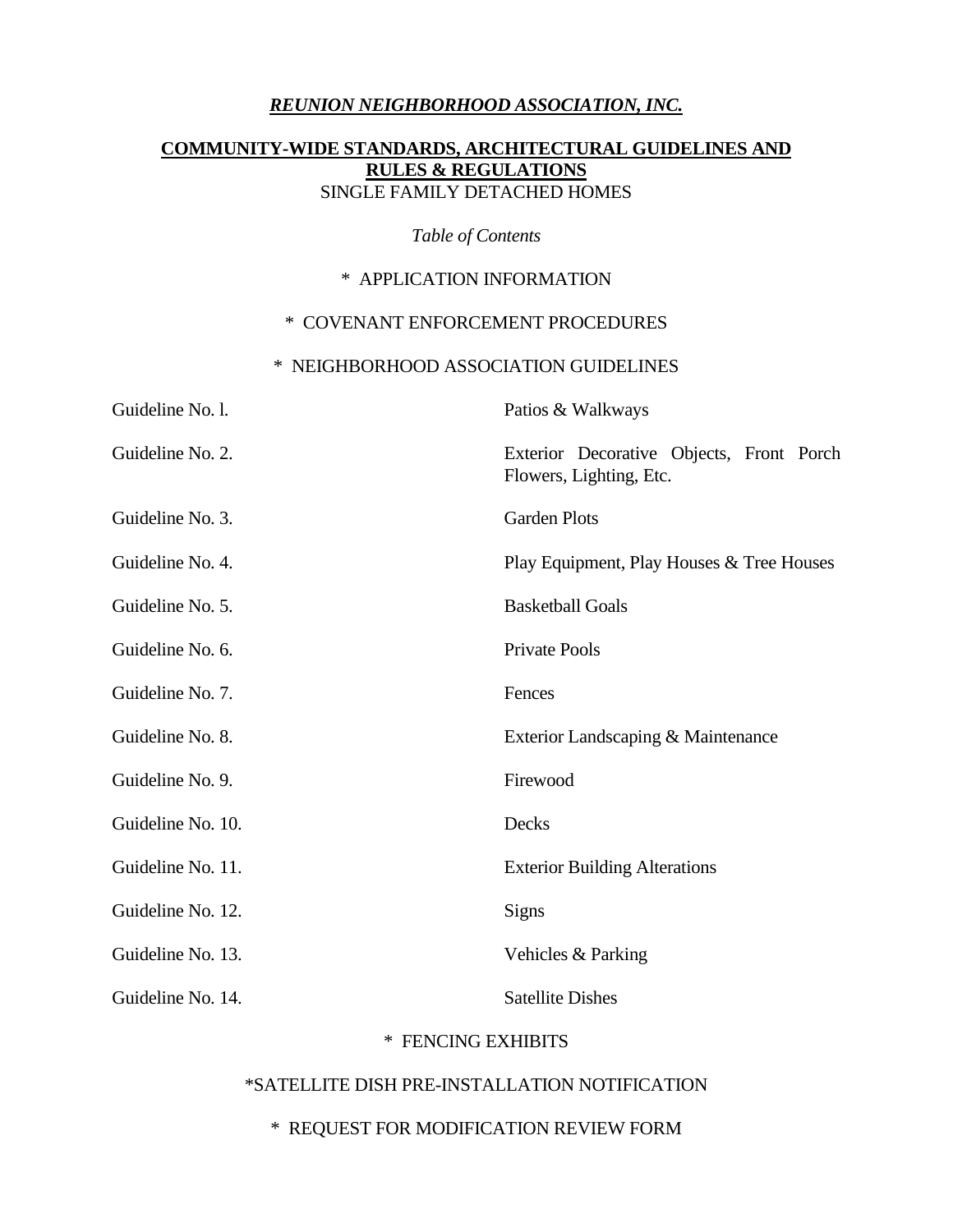## APPLICATION INFORMATION

1. The following exterior modifications, and only these modifications, do not require a Request for Modification Review Form ("Form") to be submitted if certain conditions are met:

> Patios (Guideline 1) Exterior Lighting and Flag Poles (Guideline 2) Garden Plots (Guideline 3) Play Equipment (Guideline 4) Basketball Goals (Guideline 5) Children's Wading Pools (Guideline 6) Ornamental Trees and Shrubbery (Guideline 8) Repainting with same color (Guideline 12)

- 2. A complete Form must be submitted through the Covenants Committee for all other types of modifications. **The verbal approval of any sales agent, John Wieland Homes and Neighborhoods' employee, and/or association representative is not sufficient. All modification approvals must be in writing.** When plans are required, they must be submitted with the Form. A Form is attached to these Guidelines. Additional Forms are available from the John Wieland Homes and Neighborhoods Sales Office or the Covenants Committee.
- 3. The Covenants Committee ordinarily meets on a regular basis, except when a holiday postpones a meeting. Owners generally receive a response to their request within ten days after the meeting at which the request is considered.

### COVENANT ENFORCEMENT PROCEDURES

- 1. Apparent covenant violations as reported by any source must be submitted in writing to the Covenants Committee to be referred for appropriate action.
- 2. If a violation cannot be resolved by the Covenants Committee, the Advisory Committee will refer the matter to the Board of Directors who will send a letter requesting compliance and/or submissions for approval.
- 3. If necessary, follow-up correspondence requesting immediate action will be sent. Possible sanctions include: (i) suspension of the right to vote; (ii) suspension of the right to use the recreational facilities; or (iii) recordation of notice of covenant violation with the superior court; (iv) imposition of a fine on a per violation and/or per day basis; (v) commencement of legal procedures; (vi) correction of the violation by the association with all costs charged to the violator; and/or (vii) filing a lien for all fines and costs to correct the violation.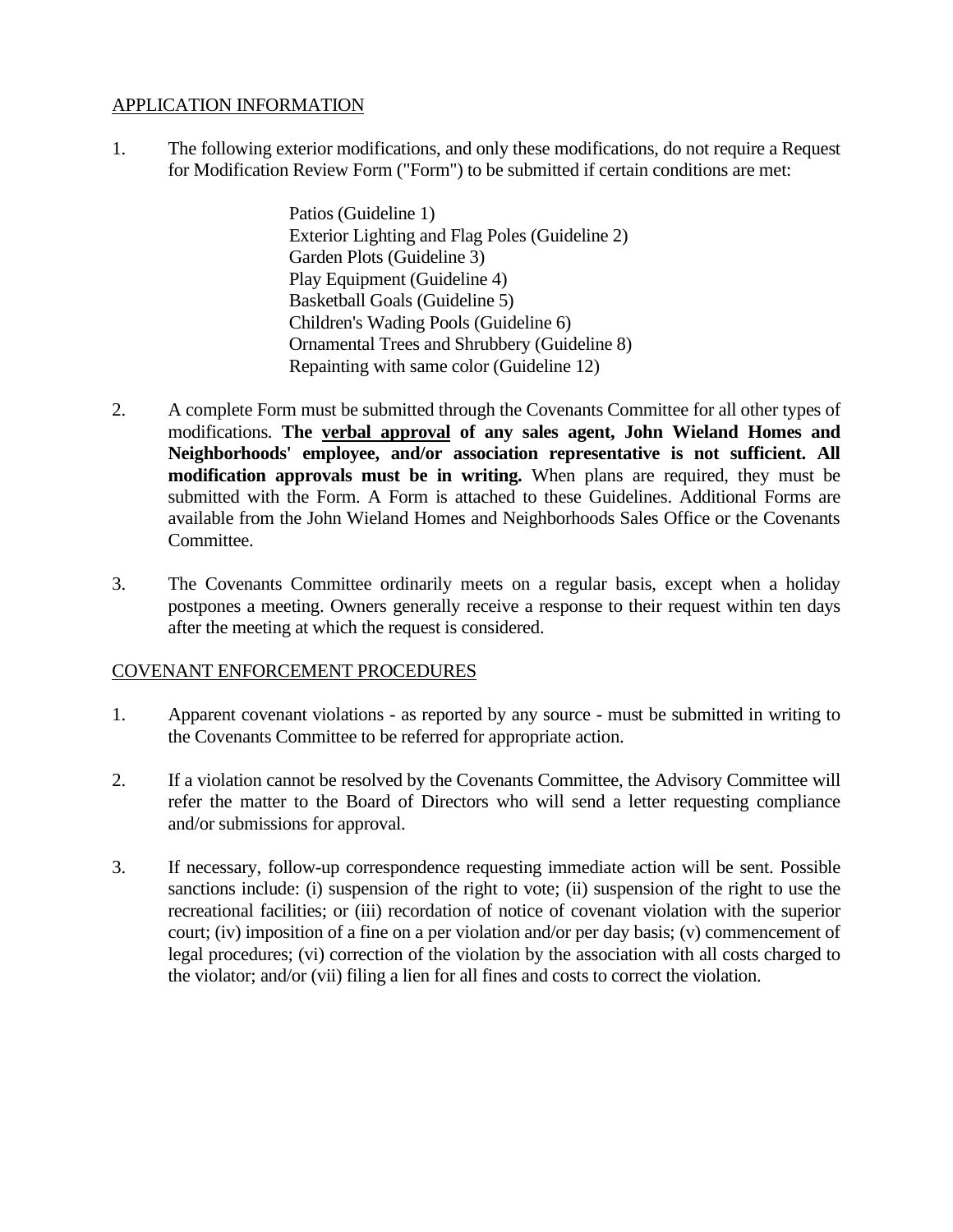# **COMMUNITY-WIDE STANDARDS, ARCHITECTURAL GUIDELINES AND RULES & REGULATIONS**

#### SINGLE FAMILY DETACHED HOMES

#### GUIDELINE NO. 1

#### Patios and Walkways

- 1. Submission of a Form for a patio is not required if:
	- (i) The patio does not extend beyond the sidelines of the house and does not extend to within ten feet (10') of side property lines; nor further than twenty feet (20') from the rear of the home, and
	- (ii) The patio does not exceed six inches (6") above ground level at any point.
- 2. Submission of a Form for a walkway is not required if the walkway is located in the rear yard and:
	- (i) The walkway does not extend beyond the sidelines of the house and does not extend to within ten feet (10') of side property lines; and
	- (ii) The walkway does not exceed four inches (4") above ground level at any point.
- 3. A Form must be submitted for patio covers, trellises, permanent seating, railing and other items not enumerated above.

### GUIDELINE NO. 2

Exterior Decorative Objects, Front Porch Flower Pots, Lighting, Etc.

- 1. A Form must be submitted for all exterior decorative objects, both natural and man-made. Exterior decorative objects include items such as bird baths, wagon wheels, sculptures, fountains, pools, antennas, flower pots, free-standing poles of all types, flag poles, and items attached to approved structures.
- 2. Except as provided below, a Form must be submitted for all exterior lights or lighting fixtures not included as a part of the original structures. A Form is not required if lights meet the following criteria:
	- (i) Lighting does not exceed twelve inches (12") in height;
	- (ii) The number of lights does not exceed ten (10); and
	- (iii) All lights must not exceed 100 watts, are white or clear, non-glare type and located to cause minimal visual impact on adjacent properties and streets.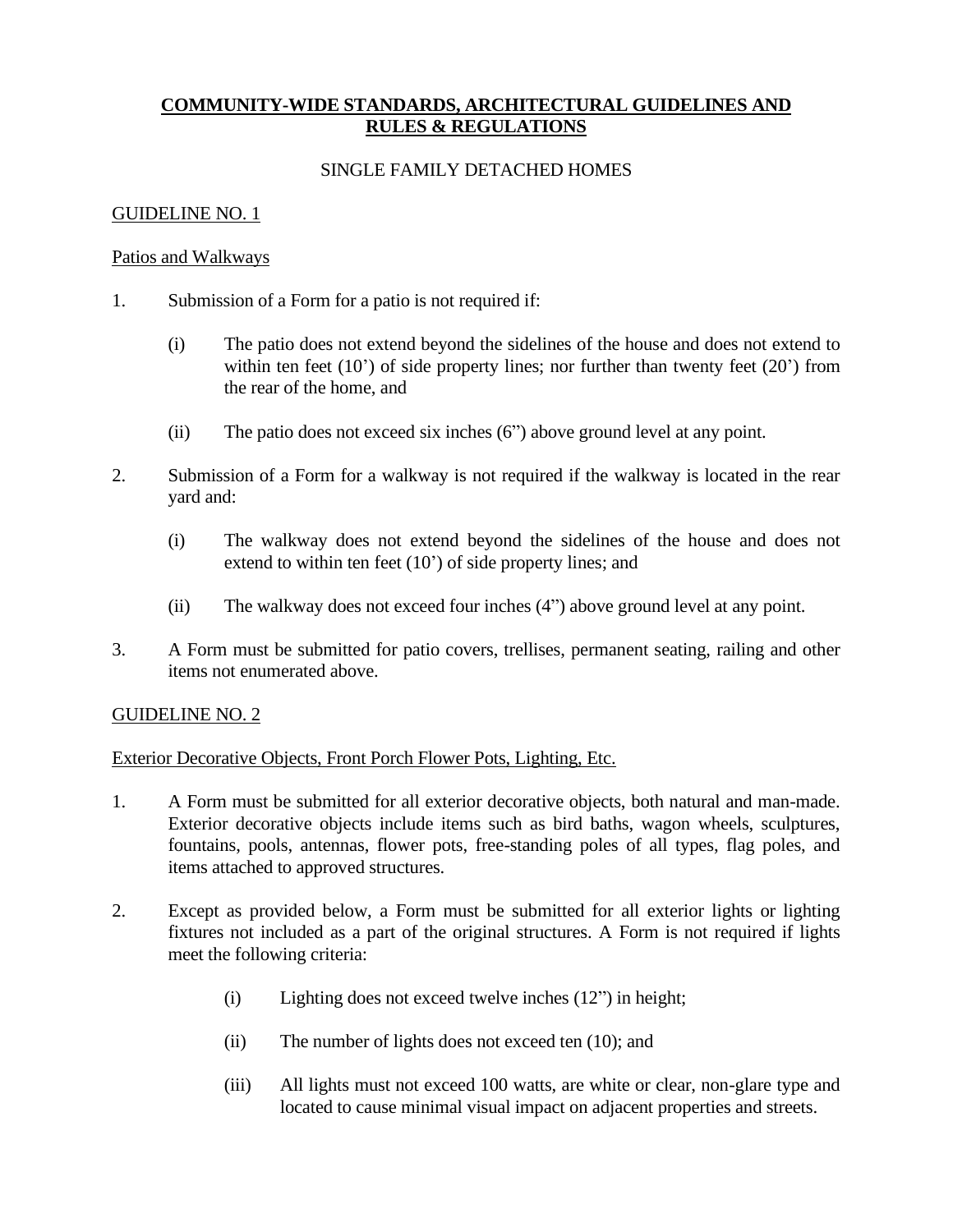- 3. A Form is not required to be submitted for a single flag pole staff attached to the front portion of a house.
- 4. Front doors and entry area decorations must be tasteful and in keeping with the style and colors of the house. Plants and flowers in pots must always be neat and healthy. Neatly maintained front porch flower pots (maximum of four (4) per Lot) that match exterior color containing evergreens/flowers do not require submission of a Form.
- 5. Objects will be evaluated on criteria such as siting, proportion, color and appropriateness to surrounding environment.

### Garden Plots

- 1. A Form must be submitted for garden plots unless all of the following conditions are met:
	- (i) The plot is located behind rear line of house;
	- (ii) The size of the plot is limited to 150 square feet or one-fourth  $(1/4<sup>th</sup>)$  the size of the rear portion of the Lot, whichever is smaller; and
	- (iii) The maximum height of plants is less than four feet (4') at full growth.
- 2. All garden plots must be located behind the rear line of the house with the exception of cluster houses, houses set on lots at angles and houses on corner Lots. These will be considered on an individual basis when a form is submitted.

### GUIDELINE NO. 4

### Play Equipment

- 1. Except for Lots adjacent to a lake, a Form is not required to be submitted for play equipment if the play equipment is located: (i) within the extended sidelines of house (ii) in the rear yard; (iii) within the screened fenced area of the rear of the house, if yard is fenced; and (iv) does not exceed fifteen feet (15') in height and will have a minimum visual impact on adjacent properties.
- 2. Metal play equipment, exclusive of wearing surfaces (slide poles, climbing rungs, swing seats, etc.) will generally be required to be painted to blend into the surrounding environment (i.e. earthen colors comparable to dark green or brown).
- 3. A baseball backstop or similar item is not considered play equipment and therefore must comply with the fence guidelines.

### Play Houses and Tree Houses

1. A Form must be submitted for all play houses and tree houses.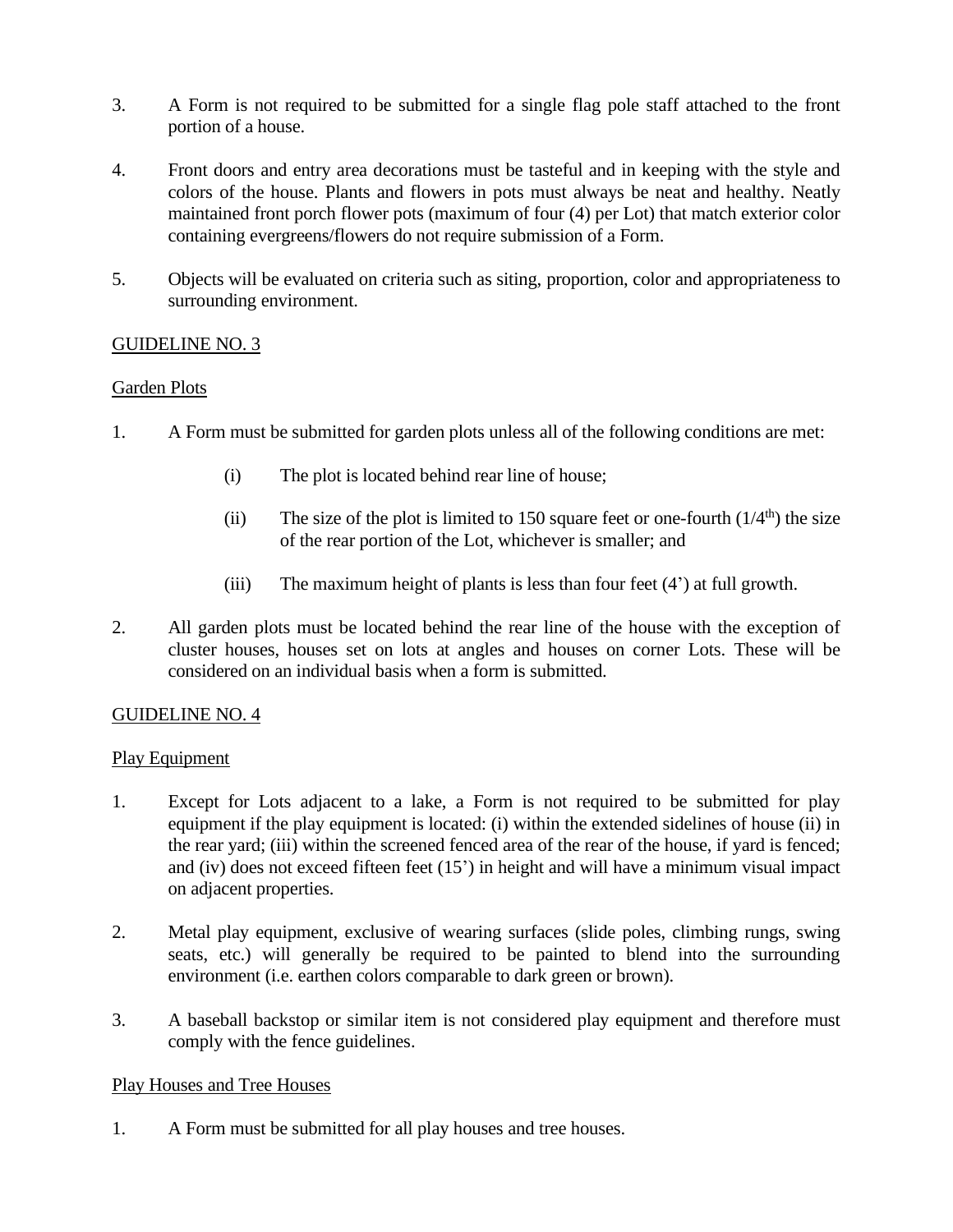2. Play houses and tree houses must be located where they will have a minimum visual impact on adjacent properties. In most cases, material used **must** match existing materials of the home and the tree house/play house may not be larger than 100 square feet.

## GUIDELINE NO. 5

## Basketball Goals

- 1. A Form is not required to be submitted if **all** of the following requirements are met: (i) goal backboard is perpendicular to primary street; (ii) backboard is white, beige, clear or light gray; (iii) post is painted black; and (iv) written approval of any neighbor who may be impacted by play is obtained.
- 2. If freestanding or portable, one rectangular guideline surrounding the hoop is permitted. Goals may not be attached to the house. Portable goals may only be at the street or curb when in active use and may not, under any circumstances, be stored at those locations. Once use of the goal is finished, it is to be returned to its correct position with the backboard perpendicular to the street.

## GUIDELINE NO. 6

### Private Pools

- 1. A Form is not required to be submitted for children's portable wading pools (i.e. those that can be emptied at night) that do not exceed eighteen inches (18") in depth and whose surface area does not exceed thirty-six (36) square feet.
- 2. Aboveground pools are prohibited.
- 3. A Form must be submitted for all in-ground pools.
	- (i) Appearance, height, and detailing of all retaining walls must be consistent with the architectural character of the house. Some terracing may be acceptable.
	- (ii) Must have adequate fencing. Preferred privacy fencing for Lots with pools or spas should be consistent with the attached Privacy Fence Exhibit.
	- (iii) Maximum pool area allowed is 1,000 square feet.
	- (iv) Glaring light sources that can be seen from neighboring Lots may not be used.
	- (v) Landscaping enhancement of the pool area and screening with landscaping is required.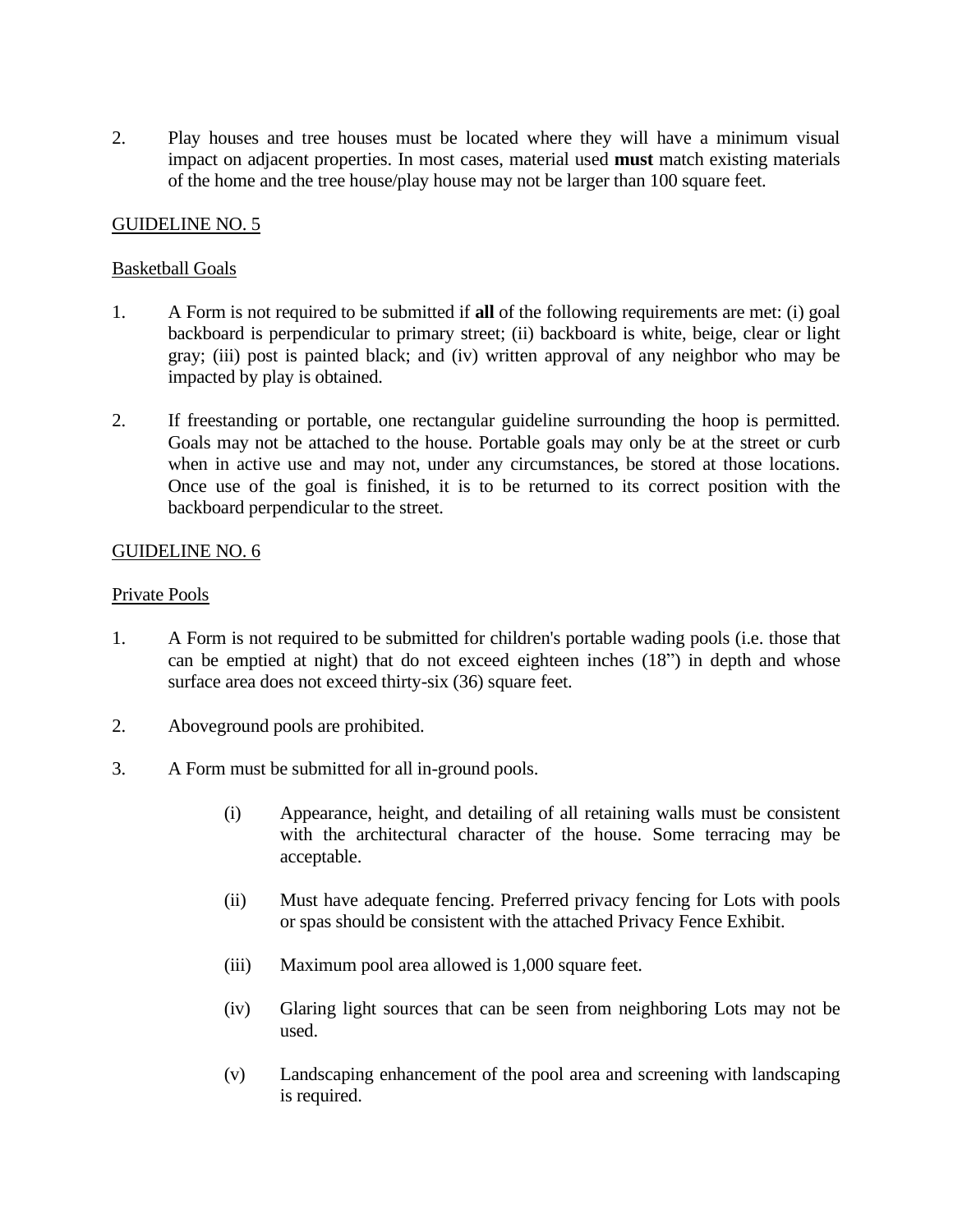4. A Form must be submitted for exterior spas/hot tubs. Spas/hot tubs must be screened from adjacent properties and streets.

## GUIDELINE NO. 7

### Fences

- 1. The original design concept of a John Wieland Community promotes a feeling of open space; therefore, fencing is not generally encouraged. A Form must be submitted for all fencing.
- 2. Chain link fences are prohibited.
- 3. The following types of fencing may be approved for installation:
	- (i) Six foot (6') privacy with flat, scalloped, or inverted scalloped tops and post detail as noted. (See Exhibit "A-1"). Materials must be cedar, cypress, or No. 2 or better pressure treated wood.
	- (ii) Six foot (6') privacy with scalloped tops and post detail as noted. (See Exhibit "A-2" - includes top to match picket fence profile). Materials must be cedar, cypress, or No. 2 or better pressure treated wood.
	- (iii) Four foot (4') picket fences, either straight, scalloped, or inverted scalloped with an approved tip style (See Exhibit "B-1"). Materials must be cedar, cypress, vinyl or No. 2 grade or better pressure treated wood.
	- (iv) Four foot (4') picket fences, either straight, scalloped, or inverted scalloped or staggered with an approved tip style (See Exhibit "B-2"). Materials must be cedar, cypress, vinyl or No. 2 grade or better pressure treated wood.
	- (v) Maximum five foot (5') wrought iron or aluminum style fence with an approved tip style (See Exhibit "D").
- 4. All Forms must include the following information:
	- (i) Picture or drawing of fence type. (See attached Fence Exhibits for acceptable styles).
	- (ii) Dimensions Maximum heights are noted above. The maximum span between posts shall be ten feet (10'). The minimum post size shall be four inches by four inches  $(4" x 4")$  and must have two inch by eight inch  $(2" x)$ 8") rails or three (3) two inch by six inch (2" x 6") rails per section.
	- (iii) Color Wood fences must be natural or painted to match exterior trim color. Wrought iron/aluminum fences must be black. Vinyl fences must be white or match exterior trim color.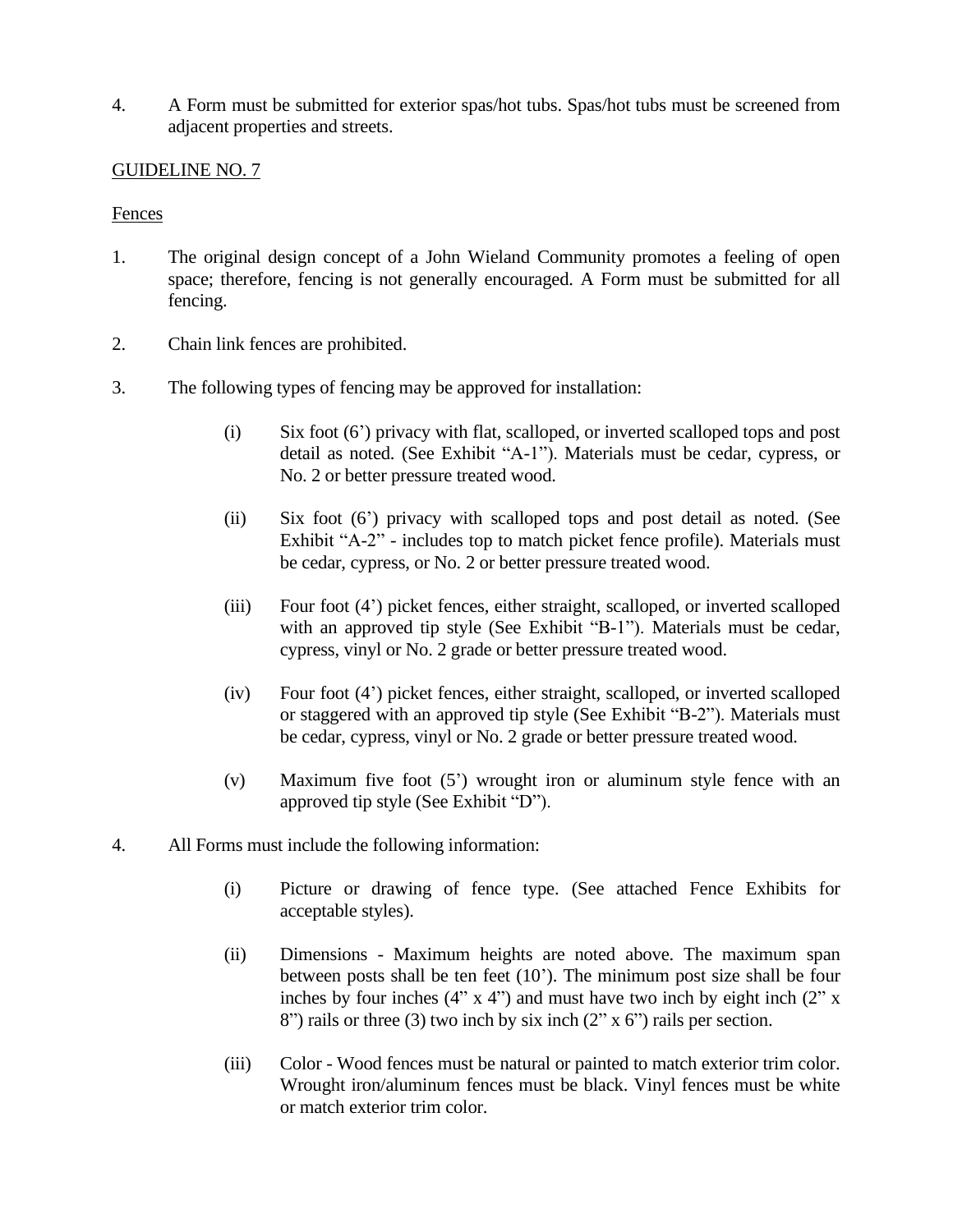- (iv) Site Plan A site plan denoting the location of the fence must accompany the Form. Fences shall not be located closer to any street than the rear edge of the home. However, on corner lots, the fence shall not be closer to any side street than the building line of lot.
- (vi) Crossbeam Except for exterior lots backing up to non-residential property, crossbeam structure shall not be visible from any street (must face inside toward yard).
- 5. All fences constructed on any lot shall be of uniform style and construction, including fencing used for dog runs. A form must be submitted for all dog runs. Dog runs must meet all fence guidelines.
- 6. No fence shall be allowed on any lot that borders a lake located in any neighborhood.

### Exterior Landscaping and Maintenance

- 1. A Form is not required to be submitted for ornamental trees and shrubbery. However, a Form must be submitted for screen planting (row or cluster style) and property line plantings.
- 2. Each Owner is responsible for removal of debris, clippings, etc. from the property line to the center of the street. All planting areas should be properly maintained at all times, and, after the first frost, all affected material should be removed. At the end of the growing season, all dead plants should be removed. It is suggested that the bare earth be covered with straw, mulch or similar cover to prevent soil erosion.
- 3. Forms must include a description of the types and sizes of trees or shrubs to be planted and a site plan showing the relationship of plantings to the house and adjacent dwellings.
- 4. Landscaping should relate to the existing terrain and natural features of the Lot, utilizing plant materials native to the southeastern United States. The amount and character of the landscaping must conform to the precedent set in the surrounding Community.
- 5. All mulched landscape beds must be covered with natural pinestraw, chopped pine bark mulch, or wood shavings.
- 6. The preferred landscape bed edging is a neat four to six inch (4" 6") deep trench. Other edging, if used, shall not exceed three inches (3") above turf height and be of a uniform type. Any other should be approved.
- 7. Each Owner shall keep his Lot and all improvements thereon in good order and repair including, but not limited to, seeding, watering, mowing, the pruning and cutting of all trees and shrubbery and the painting or other appropriate external care of all buildings and improvements. This should be done in a manner and with such frequency as is consistent with good property management and the precedent set in the surrounding Community.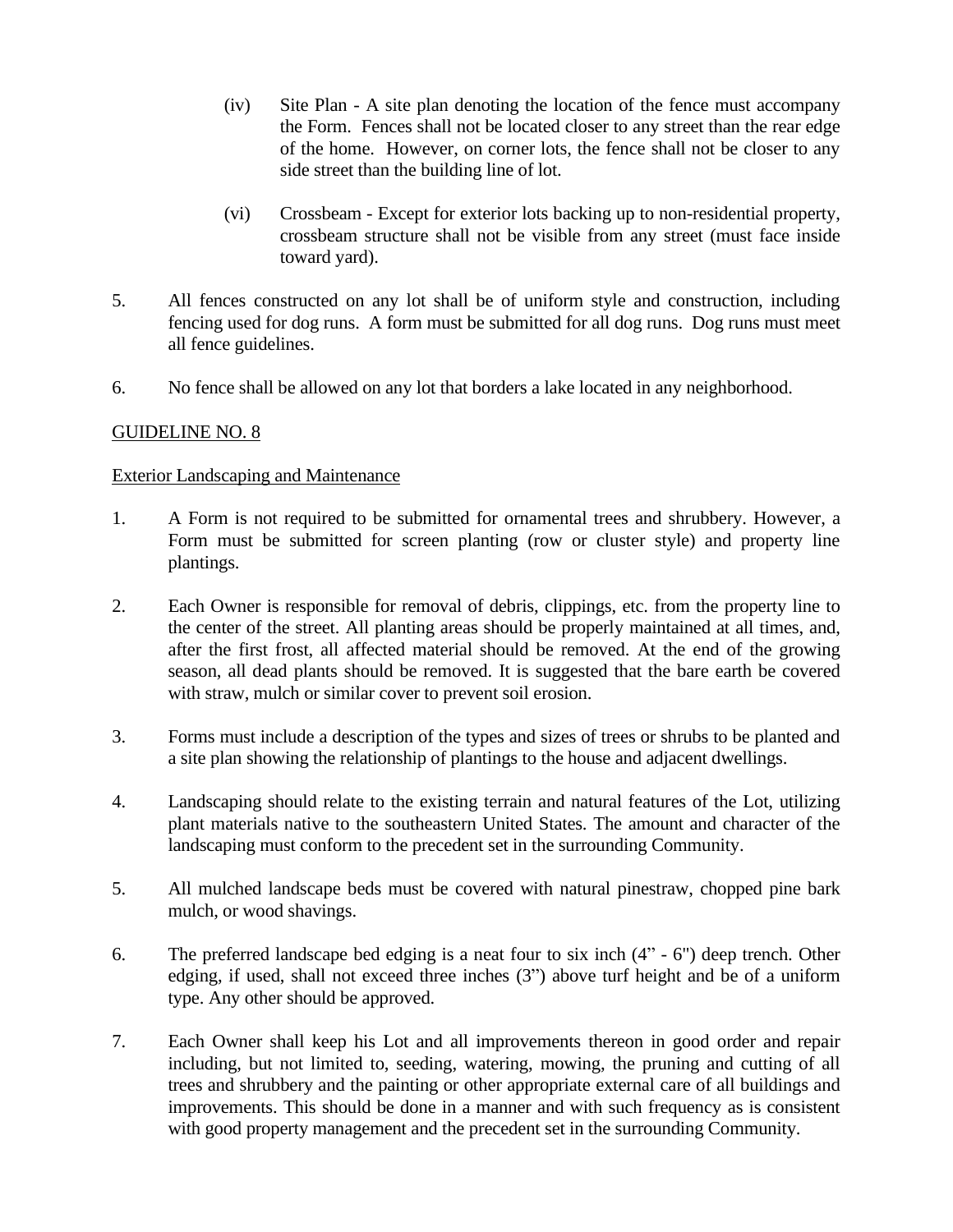- 8. Outdoor storage of garden tools and hoses must be screened from view and kept behind shrubs. Any tools or items stored under a deck or porch must also be screened from view.
- 9. Composting may be done by individuals or communal groups, if desired, with strict adherence to the following guidelines:
	- (i) All yard waste must be containerized. Only acceptable means of composting may be used. No dumping in wooded areas, cracks in the ground or other locations is allowed.
	- (ii) Containers cannot exceed three feet  $(3')$  high or three feet  $(3')$  deep.
	- (iii) The composting unit must be located behind the house line and screened by hedges or similar greenery so that it does not affect the aesthetic appearance from the street or adjacent properties view.
	- (iv) Contents of composting units may consist of the herein listed items ONLY: grass clippings, leaves, shrub prunings, flowers, weeds, sawdust, small limbs and wood ash.
	- (v) Unacceptable composting items include, but are not limited to: meat, bones, dairy products, fish, greasy foods, animal feces, unchopped wood, wastes and diseased plants.
	- (vi) Before installation, a Form must be completed and submitted to the Covenants Committee for approval.

### Firewood

- 1. Firewood piles are to be maintained in good order and must generally be located within the sidelines of the house and in the rear yard in order to preserve the open space vistas.
- 2. Woodpile coverings are allowed only if the cover is an earthen color and the woodpile is screened from the view of street. For example, a tarp-covered woodpile may be located under a deck with shrubs planted around it.

### GUIDELINE NO. 10

### Decks

- 1. A Form must be submitted for **all** decks.
- 2. The Form must include:
	- (i) A site plan denoting location, dimensions, materials and color;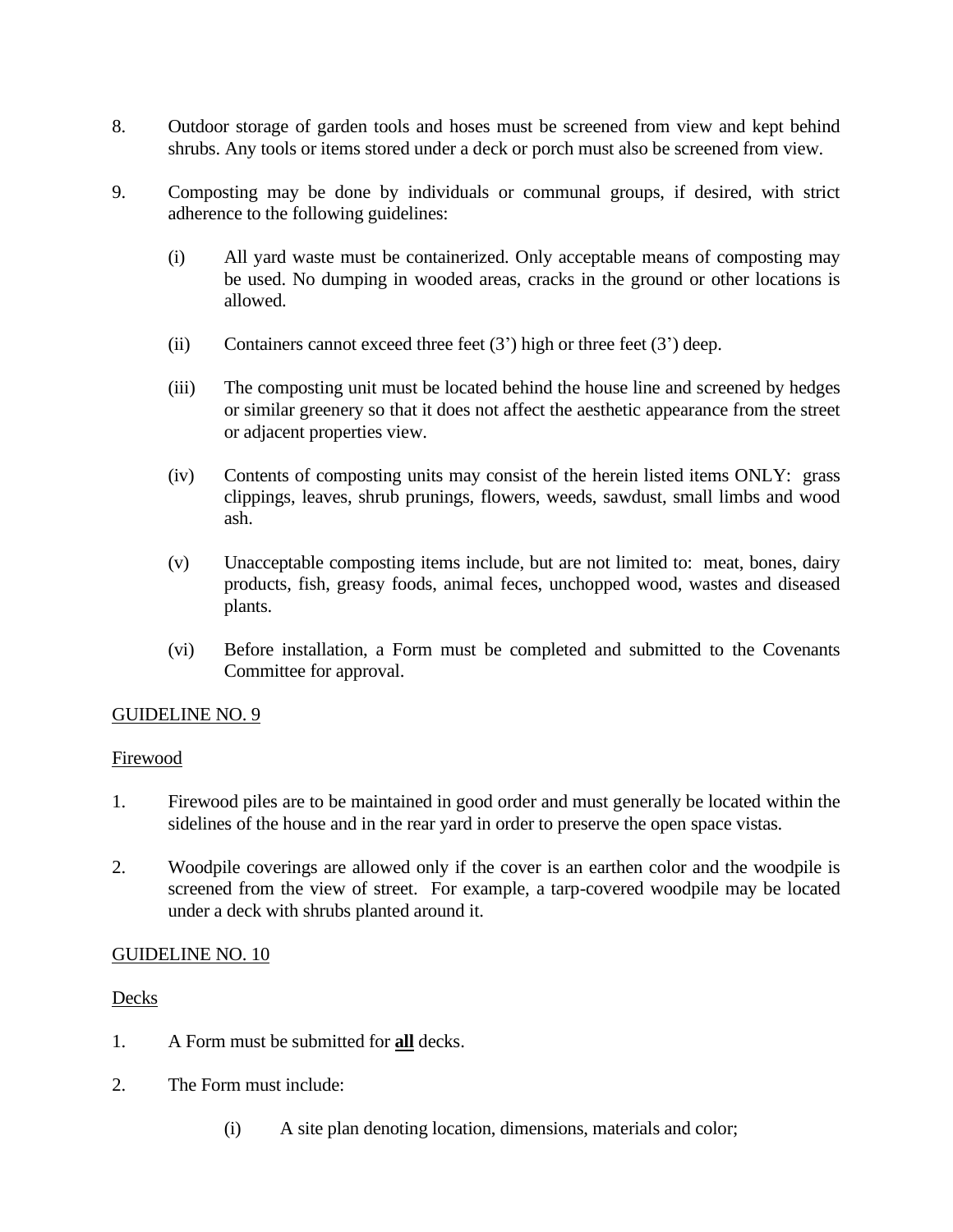- (ii) In most cases, the deck may not extend past the sides of the home;
- (iii) Materials must be cedar, cypress, or No. 2 grade or better pressure treated pine; and
- (iv) Color must be natural or painted to match exterior color of home.
- 3. Vertical supports for wood decks must be a minimum six inch by six inch (6" x 6") wood post or painted metal pole, preferably boxed-in so as to appear like a six inch by six inch  $(6" x 6")$  wooden post.
- 4. The following, without limitation, will be reviewed: location, size, conformity with design of the house, relationship to neighboring dwellings, and proposed use.
- 5. Owners are advised that a building permit may be required for a deck.

### Exterior Building Alterations

- 1. A Form must be submitted for all exterior building alterations. Building alterations include, but are not limited to, storm doors and windows, removal or installation of shutters, construction of driveways, garages, carports, porches and room additions to the home. Repainting requires prior written approval only if the color is changed.
- 2. The original architectural character or theme of any home must be consistent for all components of the home. Once the character is established, whether it is traditional, contemporary, etc., no change may alter that character.
- 3. A paint color change requires the following information:
	- (i) Paint sample or picture of paint color used in or approved for this or another John Wieland Community in the same county. The address of the home and Community where color has been approved must be identified.
	- (ii) Area of home to be repainted.
	- (iii) Photograph of your home and homes on either side (in most cases, adjacent homes cannot be painted the same colors).
- 4. Storm windows and doors must be made of anodized bronze or anodized aluminum with baked enamel finish compatible with the primary and trim colors. The Form must contain the following information:
	- (i) Picture or drawing of all windows/doors on which storm windows/doors will be installed;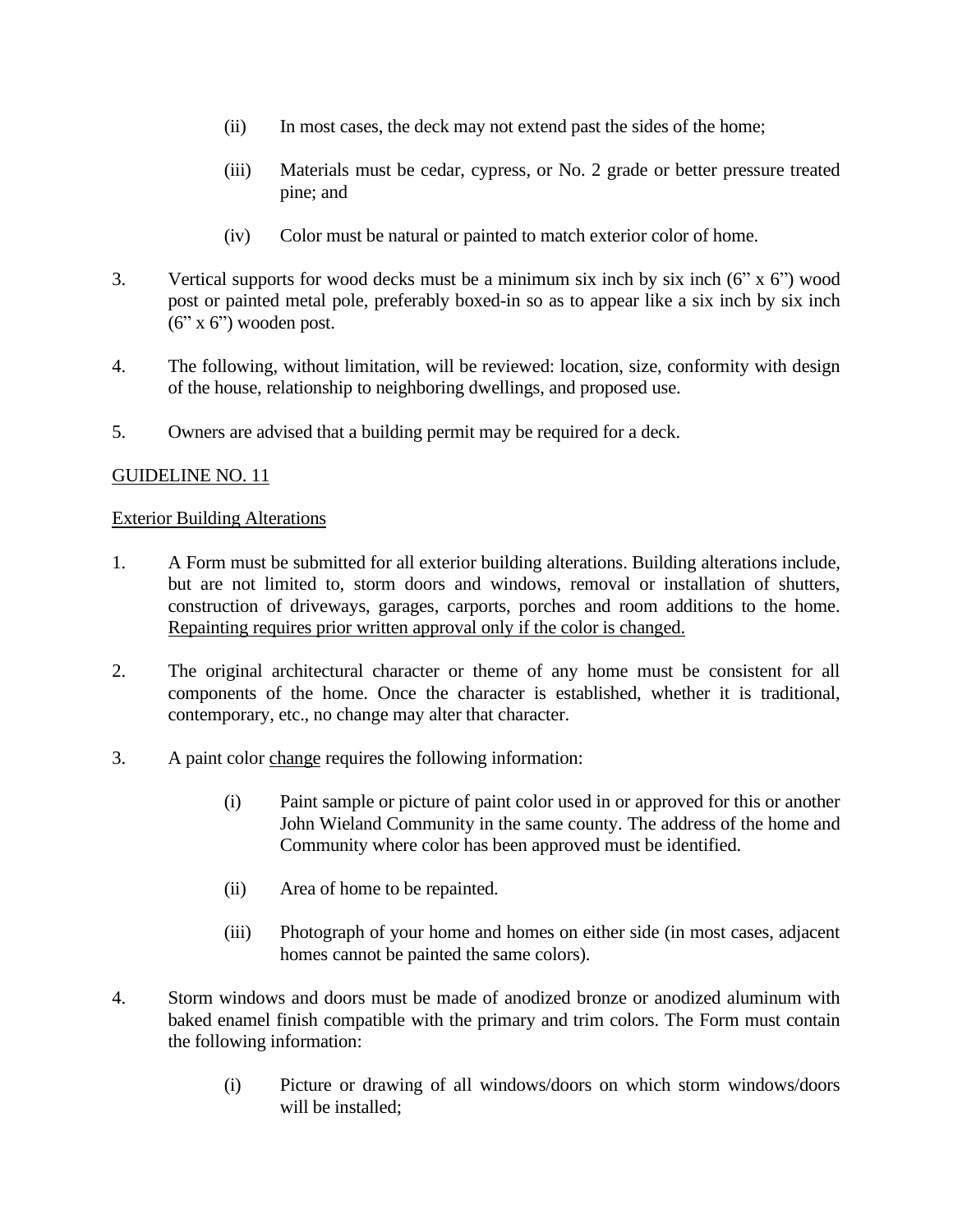- (ii) Picture depicting style of storm window/door to be installed; and
- (iii) Color.
- 5. If Hall County authorities make any changes to the plans as approved by the Covenants Committee, the Owner must submit such changes for approval prior to construction.
- 6. A Form must be submitted for all tennis courts. Lighted courts (other than the Community courts) are prohibited.
- 7. Detached buildings will be considered only for Lots of one (1) acre or more. If the Lot contains less than one (1) acre, only attached storage will be considered.
	- (i) Detached buildings must be located within the extended sidelines of the home.
	- (ii) Detached buildings shall be limited to 500 square feet.
	- (iii) Detached buildings may not be used for workshops, garages, or any other purpose that may be deemed by the Covenants Committee to cause disorderly, unsightly, or unkempt conditions.
	- (iv) Detached building exterior materials must match the exterior materials used on the home.
- 8. Owners are advised that a building permit will be required for certain exterior building alterations.
- 9. A Form must be submitted for all dog houses. All dog houses must be located where they will have minimum visual impact on adjacent properties.

### Signs

No sign of any kind shall be erected by an Owner or Occupant within the Community without the prior written consent of the Board except: (a) one (1) professional security sign consistent with the Community-Wide Standard not to exceed four inches (4") by four inches (4") in size (and in the case of a Townhome Unit the Board or its designee may require that the sign be displayed only from within the dwelling structure); (b) such signs as may be required by legal proceedings; and (c) signs erected by Declarant and its affiliates. In addition, in connection with a bona-fide offer to sell or lease a residence, one (1) professionally lettered "For Sale" or "For Rent" sign consistent with the Community-Wide Standard may be displayed on the Lot (or, in the case of a Townhome Unit, displayed only from within the dwelling structure), but only if the content of the sign and anything else attached to, associated with or in the vicinity of the sign states or conveys only that the residence is for sale or for rent and the name and telephone number of the person to contact for additional information. Any other type of "For Sale" or "For Rent" sign shall not be permitted in the Community. The Board shall have the right to erect any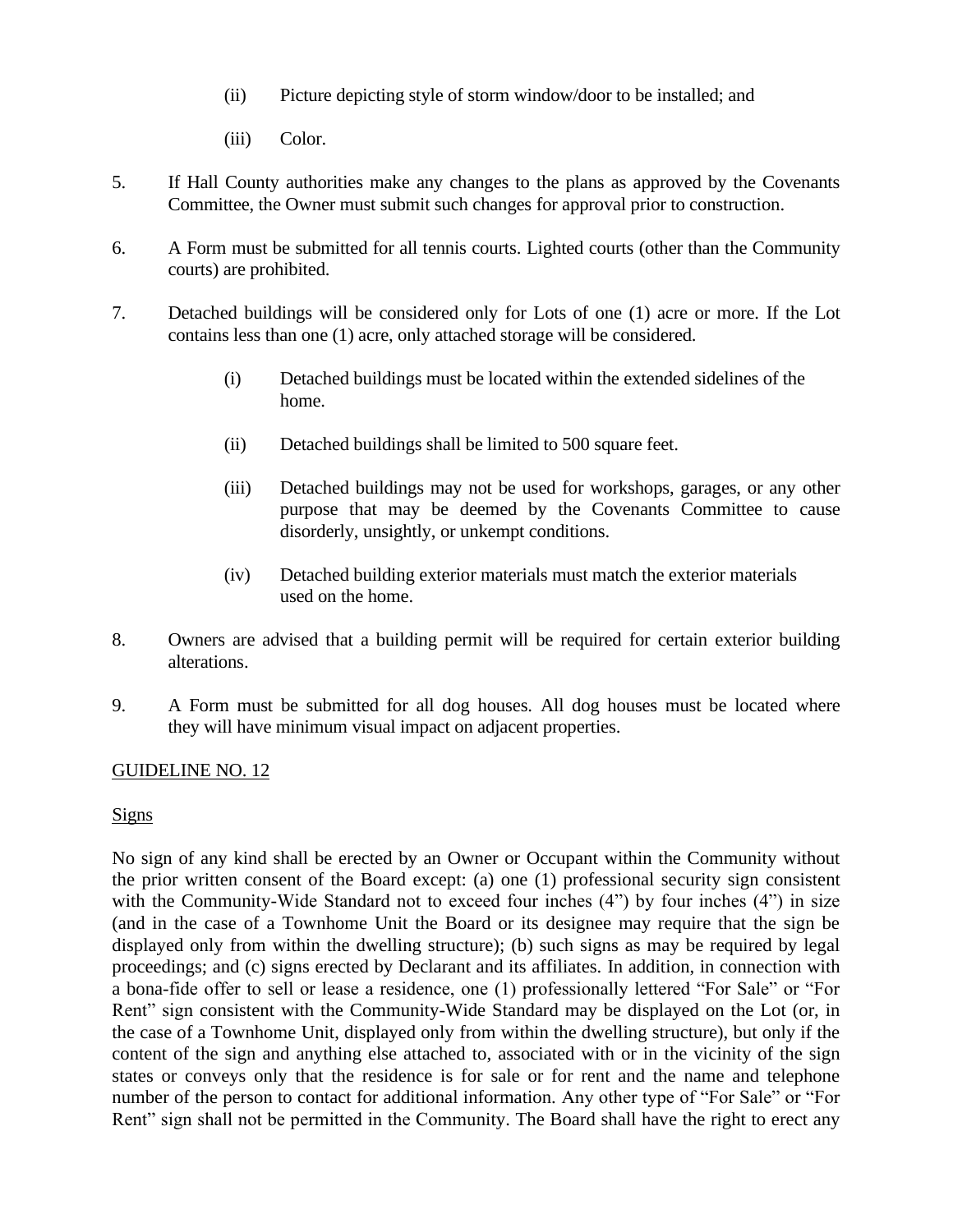reasonable and appropriate signs. The Board may impose a fine against any owner or Occupant of up to Five Hundred Dollars (\$500.00) per day for violations of this Guideline in addition to any other remedies of the Association. Any fine imposed pursuant to this Guideline shall be deemed an assessment against the Lot and may be collected in the same manner as provided in the Declaration for collection of assessments.

## GUIDELINE NO. 13

## Vehicles and Parking

- 1. No boat, trailer, camper or recreational or any other type vehicle may be parked or stored in open view on residential property for longer than a twenty-four (24) hour period.
- 2. All cars parked in open view and not in a garage must be operable and may not be unsightly.
- 3. No vehicle may be parked on any yard. As a general rule, parking of vehicles on the streets within the Community is prohibited. Temporary parking (i.e. four (4) hours or less) is allowed if the Owner's driveway is full, not a nuisance to neighbors or impediment to traffic flow. The vehicle must be parked WITH traffic. Owners are responsible for guest parking and must ensure that guests park in a safe manner and do not impede access to other driveways and traffic. The Board of Directors may impose fines or other sanctions for violations of these parking rules, which shall be collected as provided in the Declaration for the collection of assessments.

### GUIDELINE NO. 14

### Satellite Dishes

No transmission antennas or satellite dishes of any kind, and no direct broadcast satellite ("DBS") antennas or multi-channel multi-point distribution service ("MMDS") antennas larger than one (1) meter in diameter, shall be placed, allowed or maintained upon any portion of the Community, including any Lot, without the prior written consent of the Board of Directors or its designee. DBS and MMDS antennas and satellite dishes one (1) meter or less in diameter and television broadcast service antennas may be installed only if reasonably screened and located as approved by the Board of Directors or its designee and installed in accordance with the rules and regulations of the Federal Communications Commission and of the Association, both as may be amended from time to time. However, the Board and Declarant reserve the right to (but shall not be obligated to) erect any type and size of master antenna, satellite dish or other similar master system for the benefit of the Community. Each Owner and Occupant acknowledges that this provision benefits all Owners and Occupants and each Owner and Occupant agrees to comply with this provision despite the fact that the erection of any individual outdoor antenna or similar device would be the most costeffective way to receive the signals sought to be received.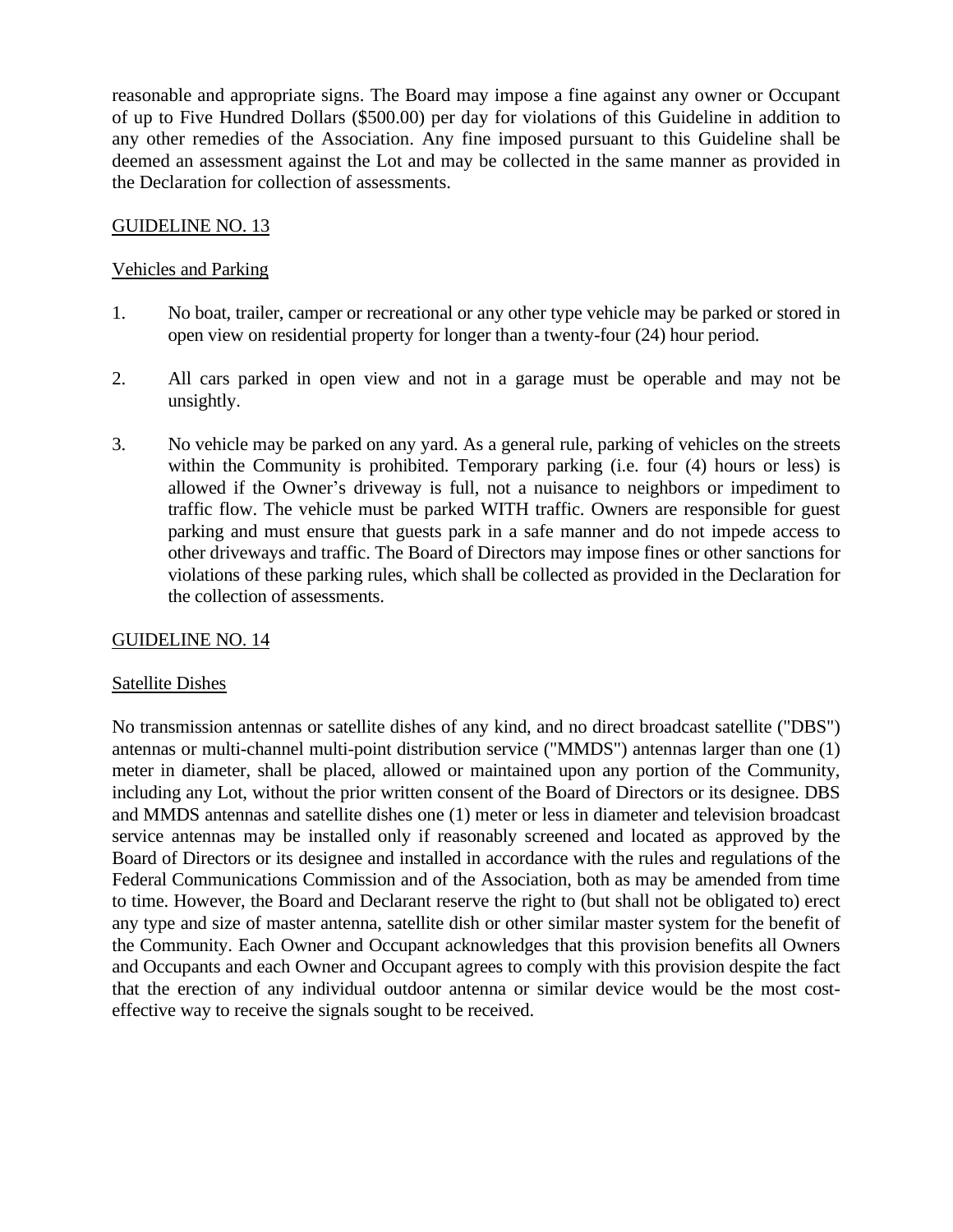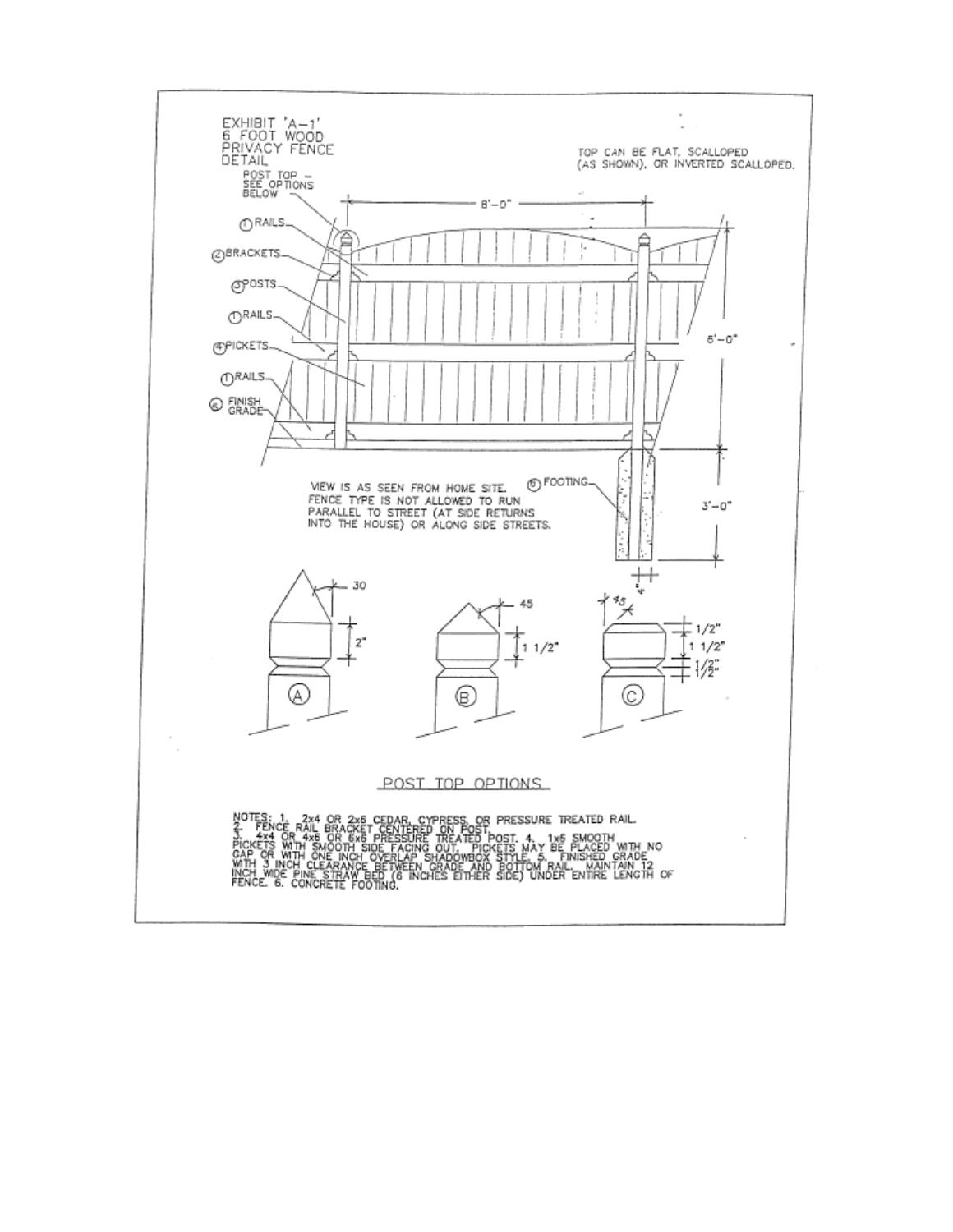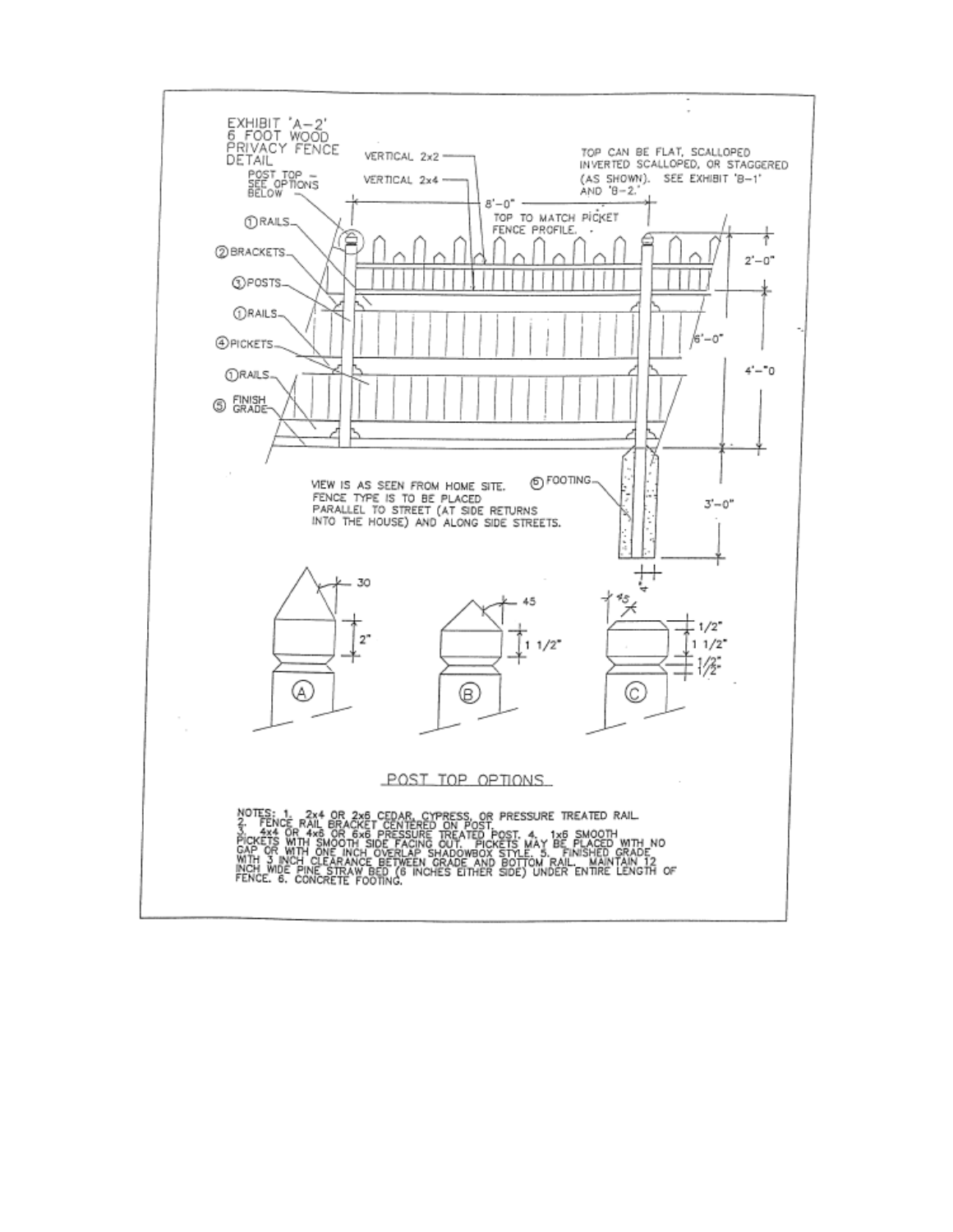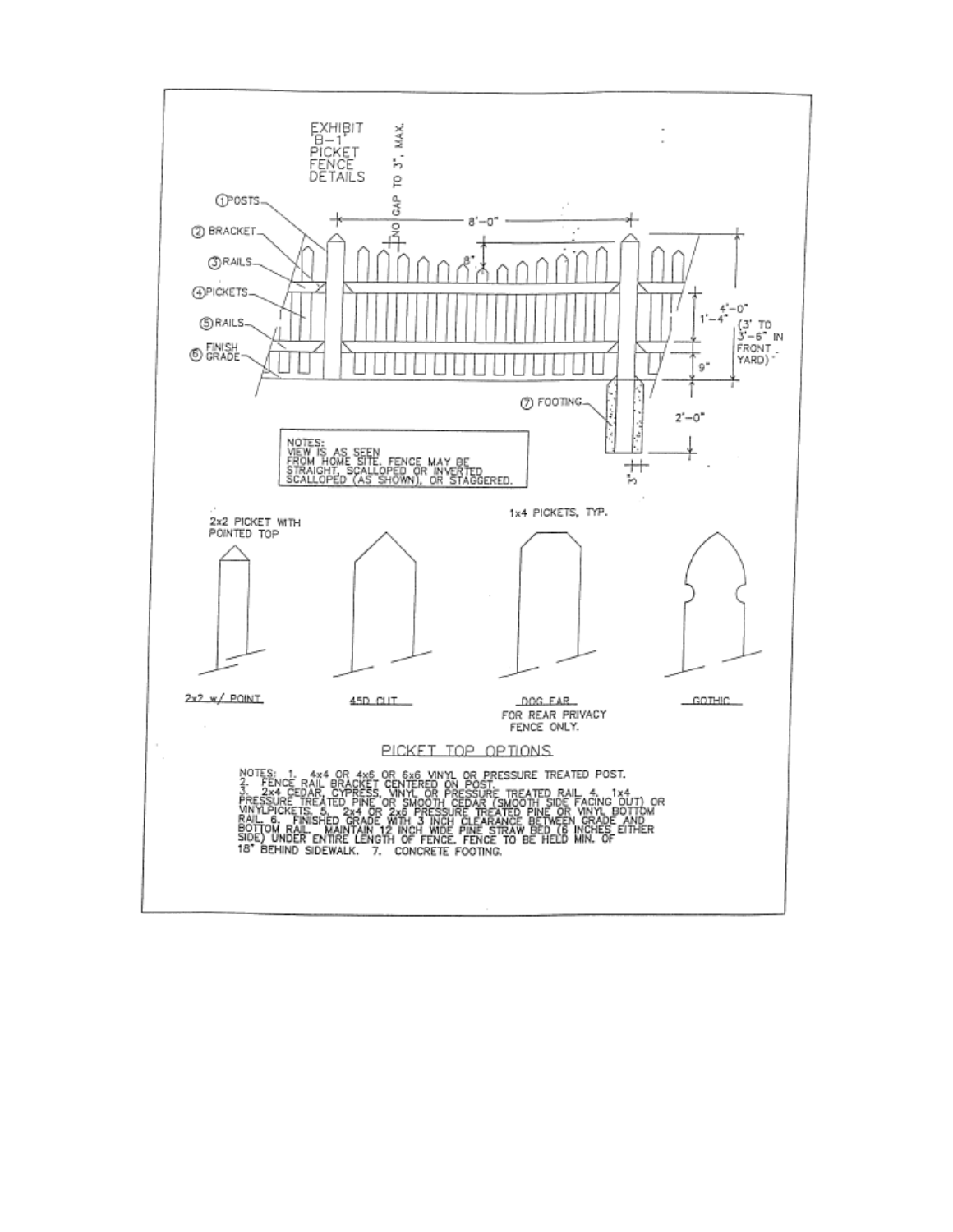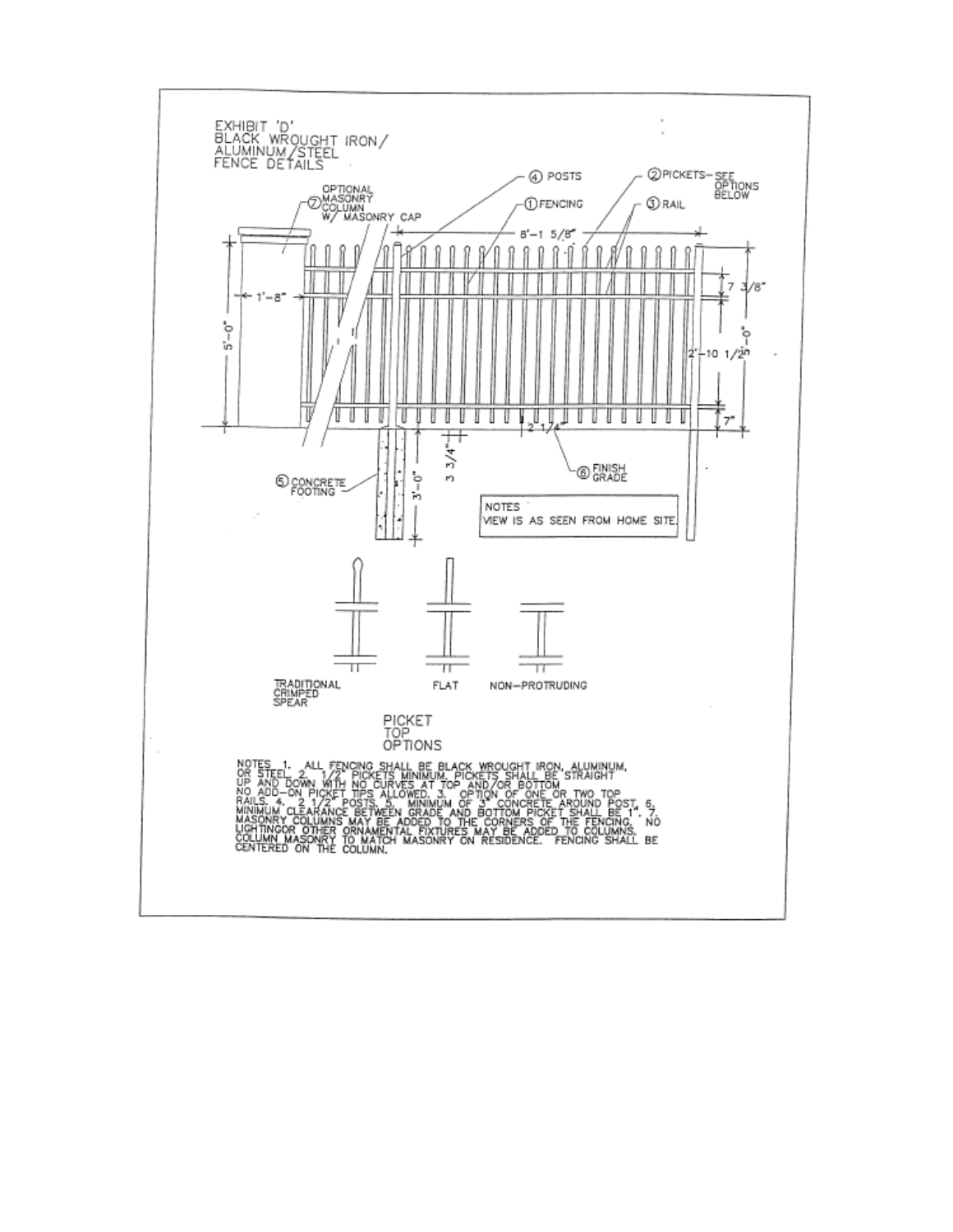#### **SATELLITE DISH PRE-INSTALLATION NOTIFICATION**

Please provide the Covenants Committee with all information necessary to evaluate the request thoroughly and quickly. Notification must include, without limitation, the following information: site plan (including all dimensions), detailed description of installation location, and any other information as specifically required below or as required by the Neighborhood Living Standards approved for the neighborhood.

Description of Installation:

Estimated Start Date: \_\_\_\_\_\_\_\_\_\_\_\_\_\_\_\_\_\_\_\_\_\_\_\_\_ Estimated Completion Date: \_\_\_\_\_\_\_\_\_\_\_\_\_\_\_\_\_\_\_\_\_\_\_\_\_\_\_\_

No transmission antennas or satellite dishes of any kind, and no direct broadcast satellite ("DBS") antennas or multichannel multi-point distribution service ("MMDS") antennas larger than one (1) meter in diameter, shall be placed, allowed or maintained upon any portion of the Community, including any Lot, without the prior written consent of the Board of Directors or its designee. DBS and MMDS antennas and satellite dishes one (1) meter or less in diameter and television broadcast service antennas may be installed only if reasonably screened and located as approved by the Board of Directors or its designee and installed in accordance with the rules and regulations of the Federal Communications Commission and of the Association, both as may be amended from time to time. However, the Board and Declarant reserve the right to (but shall not be obligated to) erect any type and size of master antenna, satellite dish or other similar master system for the benefit of the Community. Each Owner and Occupant acknowledges that this provision benefits all Owner's and Occupant's and each Owner and Occupant agrees to comply with this provision despite the fact that the erection of any individual outdoor antenna or similar device would be the most cost-effective way to receive the signals sought to be received.

Note: I understand and agree that no approval is necessary provided antenna installation follows the Association adopted Guidelines. If not installed pursuant to these Guidelines, it may be requested that satellite dish/antenna be relocated.

Neither John Wieland Homes and Neighborhoods, Inc., the Association Board of Directors, the Association Committees nor their respective members, Secretary, successors, assigns, agents, representatives or employees shall be liable for damages or otherwise to anyone requesting approval of an architectural alteration by reason of mistake in judgment, negligence or non-feasance, arising out of any action with respect to any submission. The architectural review is directed toward review and approval of site planning, appearance and aesthetics. None of the foregoing assumes any responsibility regarding design or construction, including, without limitation, the structural integrity, mechanical or electrical design, methods of construction, or technical suitability of materials. I hereby release and covenant not to sue all of the foregoing from/for any claims or damages regarding this request or the approval or denial thereof.

By signing this, I will comply with all of the Association's rules for installing, maintaining, and using antennas. I assume liability for any damage to Association and other property that occurs due to antenna installation, maintenance, and use.

If installation does not comply with the Association's rules, please contact the Covenants Committee immediately so that a hearing may be scheduled.

Owner's Signature:  $\Box$ 

Comments: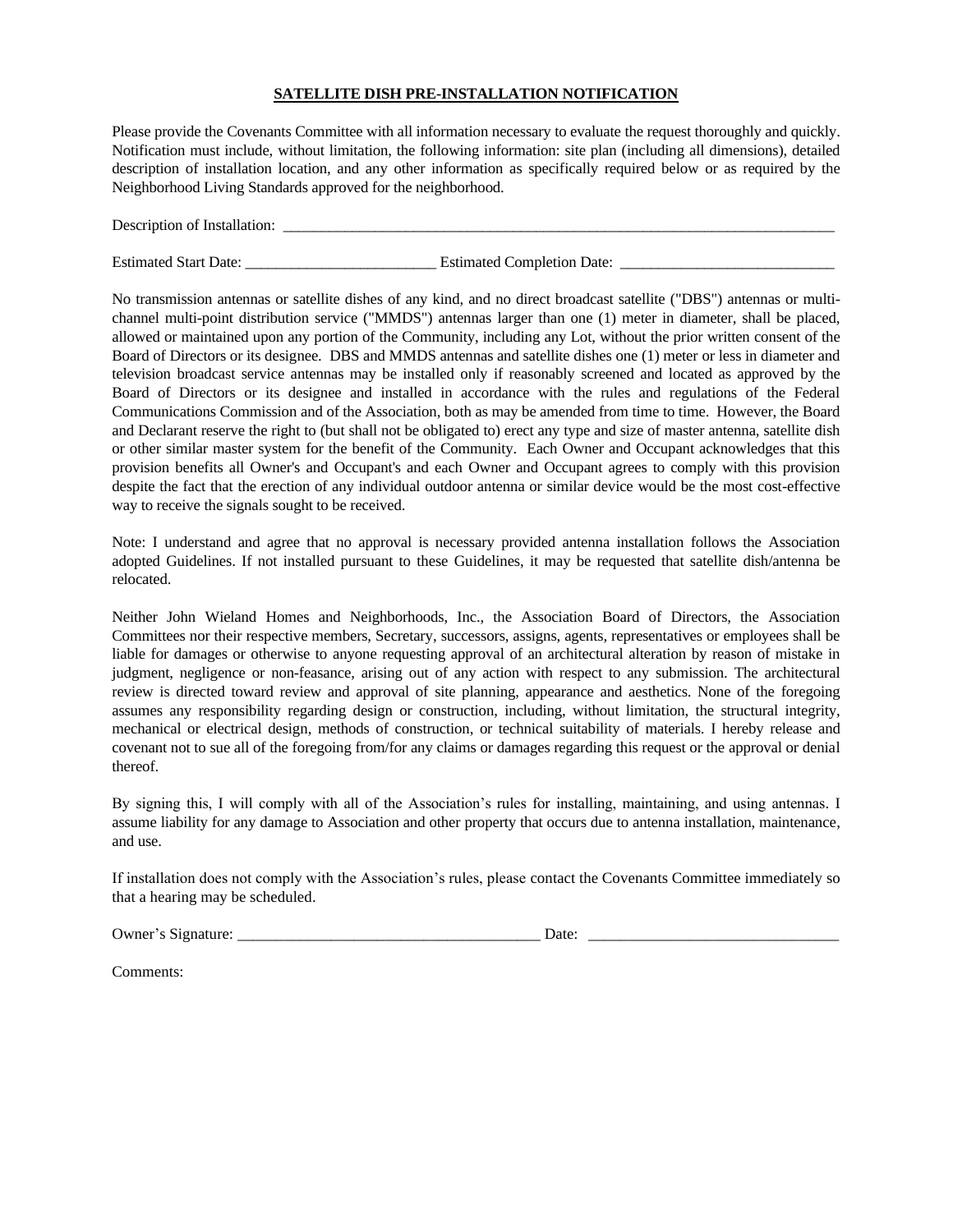#### **REQUEST FOR MODIFICATION REVIEW**

| Name:         |  |  |  |
|---------------|--|--|--|
|               |  |  |  |
| Office Phone: |  |  |  |
|               |  |  |  |

Please provide the Covenants Committee with all information necessary to evaluate the request thoroughly and quickly. Requests must include, without limitation, the following information: site plan (including all dimensions), color chips (if applicable), detailed description of request, list of materials, pictures (if applicable), and any other information as specifically required below or as required by the Guidelines approved for the Community. Description of Modification Requested:

 $\overline{\phantom{a}}$  , and the contribution of the contribution of the contribution of the contribution of the contribution of the contribution of the contribution of the contribution of the contribution of the contribution of the  $\_$  ,  $\_$  ,  $\_$  ,  $\_$  ,  $\_$  ,  $\_$  ,  $\_$  ,  $\_$  ,  $\_$  ,  $\_$  ,  $\_$  ,  $\_$  ,  $\_$  ,  $\_$  ,  $\_$  ,  $\_$  ,  $\_$  ,  $\_$  ,  $\_$  ,  $\_$  ,  $\_$  ,  $\_$  ,  $\_$  ,  $\_$  ,  $\_$  ,  $\_$  ,  $\_$  ,  $\_$  ,  $\_$  ,  $\_$  ,  $\_$  ,  $\_$  ,  $\_$  ,  $\_$  ,  $\_$  ,  $\_$  ,  $\_$  ,

Estimate Start Date: \_\_\_\_\_\_\_\_\_\_\_\_\_\_\_\_\_\_\_\_\_\_\_\_\_\_\_ Estimated Completion Date: \_\_\_\_\_\_\_\_\_\_\_\_\_\_\_\_\_\_\_\_\_\_\_\_\_\_\_

Acknowledgment of Adjacent Homeowners **(all homeowners sharing common boundary line)**: This acknowledgement will be considered by the Covenants Committee but will not be binding upon the Covenants Committee. No application will be considered unless this section is completed.

| Signature | Lot ( | $\rightarrow$ Approve ( ) Disapprove (                             |
|-----------|-------|--------------------------------------------------------------------|
| Signature |       | Lot $(\_\_\_)$ Approve $(\_\_)$ Disapprove $(\_\_)$                |
| Signature | Lot ( | $\rightarrow$ Approve $( \rightarrow)$ Disapprove $( \rightarrow)$ |

**Under each of the most common headings below, all the items listed must be submitted. Please refer to the Guidelines for other necessary information required for modifications such as detached structures, outdoor play equipment, pools, tennis courts, etc.:**

| <b>Patio or Walkway</b> |                                                                                 |
|-------------------------|---------------------------------------------------------------------------------|
|                         | Lot survey denoting location                                                    |
|                         | List of materials to be used                                                    |
|                         |                                                                                 |
|                         | <b>Exterior Decorative Objects, Front Porch Flower Pots, Lighting, Etc.</b>     |
|                         | Description of object_                                                          |
|                         | Location and picture or sketch of object.                                       |
|                         | Description and location of proposed lighting.                                  |
| <b>Garden Plot</b>      |                                                                                 |
|                         | Location and size of garden.                                                    |
|                         | Type of plants to be grown.                                                     |
| <b>Play Houses</b>      |                                                                                 |
|                         | Location (must have minimum visual impact on adjacent properties).              |
|                         | Size and Sketch (limited to an area not to exceed 100 square feet).             |
|                         | Materials (in most cases, material used must match existing materials of home). |
| <b>Private Pool</b>     |                                                                                 |
|                         | Picture or drawing of pool type.                                                |
|                         | Dimensions (maximum size 1,000 square feet).                                    |
|                         | Color (must be blue or white).                                                  |
|                         | Site plan denoting location.                                                    |
|                         | Type of lighting source.                                                        |
|                         |                                                                                 |
|                         | Landscape plan.                                                                 |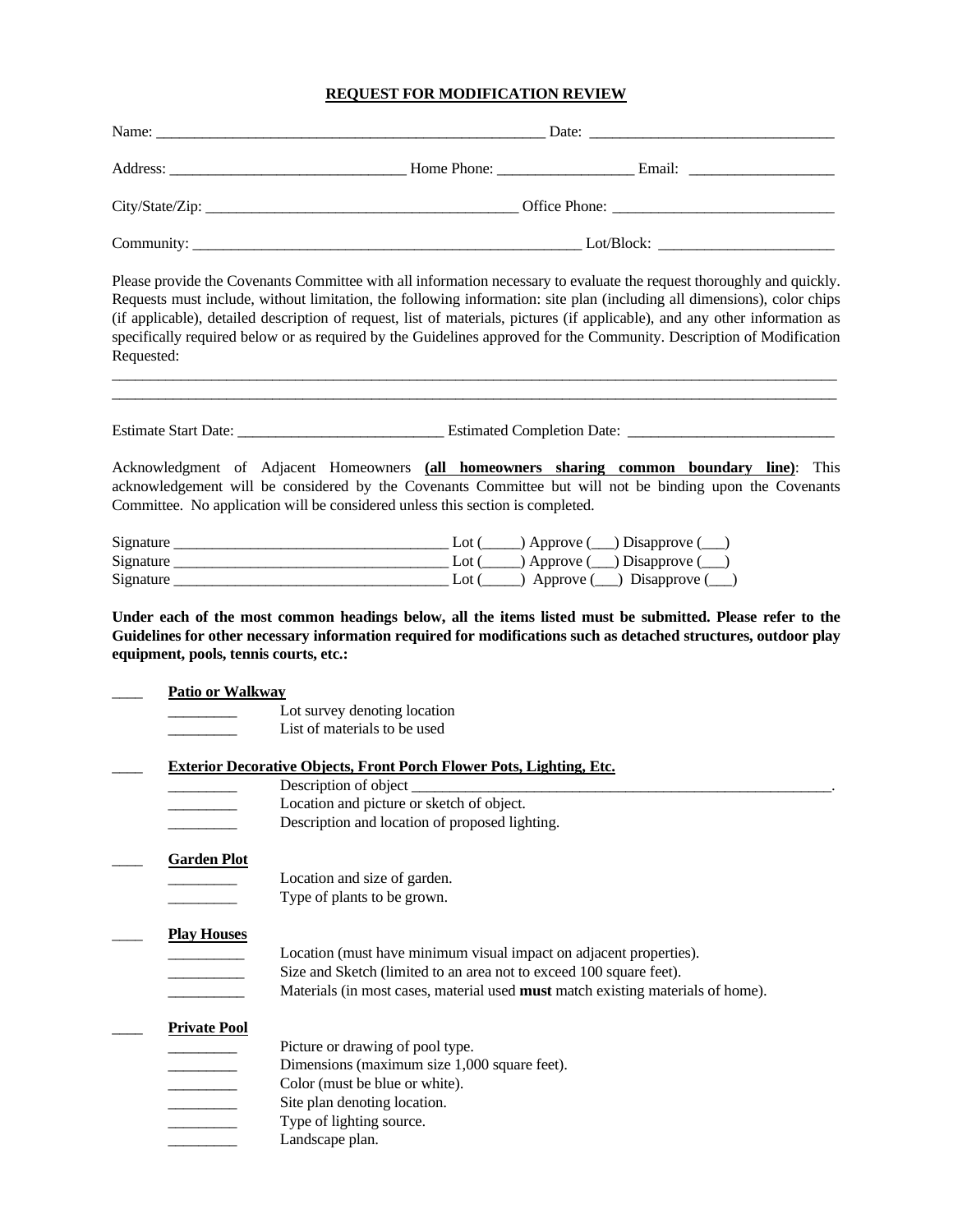| Fencing                    |                                                                                                                                                                                                                                                   |
|----------------------------|---------------------------------------------------------------------------------------------------------------------------------------------------------------------------------------------------------------------------------------------------|
|                            | Picture or drawing of fence type.                                                                                                                                                                                                                 |
|                            | Dimensions (maximum height may not exceed 6 feet (6'); maximum span between posts                                                                                                                                                                 |
|                            | shall be ten feet (10'); minimum post size shall be four inch by four inch $(4'' \times 4'')$ ; must                                                                                                                                              |
|                            | have two (2) two inch by eight inch (2" x 8") rails or three (3) two inch by six inch (2" x 6")                                                                                                                                                   |
|                            | horizontal rails per section).                                                                                                                                                                                                                    |
|                            | Color (wood – natural or painted to match trim; vinyl – white or painted to match trim;                                                                                                                                                           |
|                            | wrought iron $-$ black).                                                                                                                                                                                                                          |
|                            | Site plan denoting location (fence may not be located closer to any street than rear edge of<br>home. On corner Lot, fence may not be closer to side street than building line of house.<br>Please use copy of survey from your closing package). |
|                            | Crossbeam structure must not be visible from any street (must face inside toward yard)                                                                                                                                                            |
|                            |                                                                                                                                                                                                                                                   |
|                            | Materials (must be as noted in the Guidelines).                                                                                                                                                                                                   |
|                            | All nails, screws or fasteners shall be aluminum or hot-dipped galvanized.                                                                                                                                                                        |
|                            | Concrete footing required for all fence posts.                                                                                                                                                                                                    |
|                            | <b>Exterior Landscaping and Maintenance</b>                                                                                                                                                                                                       |
|                            | Landscape plan denoting plant material and location.                                                                                                                                                                                              |
|                            | Plat showing location of compost container.                                                                                                                                                                                                       |
|                            | Removal of trees (include plat with location of trees, size of trees, and reason for removal).                                                                                                                                                    |
|                            |                                                                                                                                                                                                                                                   |
| Deck/Porch                 |                                                                                                                                                                                                                                                   |
|                            | Picture or Drawing (deck must match any existing deck).                                                                                                                                                                                           |
|                            | Dimensions.                                                                                                                                                                                                                                       |
|                            | Color (must be natural or painted to match exterior color of home).                                                                                                                                                                               |
|                            |                                                                                                                                                                                                                                                   |
|                            | Site plan denoting location (in most cases may not extend past sides of home).                                                                                                                                                                    |
|                            | Materials (must be cedar, cypress or No. 2 grade or better pressure-treated wood).                                                                                                                                                                |
|                            | <b>Exterior Building Alterations</b>                                                                                                                                                                                                              |
|                            | Paint (submit only if other than original paint color)                                                                                                                                                                                            |
|                            | Color and address of home with desired John Wieland Homes and Neighborhoods' color                                                                                                                                                                |
|                            | used in or approved for this or another John Wieland community in the same county.                                                                                                                                                                |
|                            | Area of home to be repainted.                                                                                                                                                                                                                     |
|                            | Photograph of your home plus homes on either side (in most cases adjacent homes cannot                                                                                                                                                            |
|                            | be painted the same colors).                                                                                                                                                                                                                      |
| <b>Storm Windows/Doors</b> |                                                                                                                                                                                                                                                   |
|                            | Picture or drawing of all windows/doors on which storm windows/doors will be installed.                                                                                                                                                           |
|                            | Picture depicting style of storm window/door to be installed.                                                                                                                                                                                     |
|                            | Color (window/door trim must be baked enamel and color must be compatible with primary                                                                                                                                                            |
|                            | and trim colors).                                                                                                                                                                                                                                 |
| <b>Building Additions</b>  |                                                                                                                                                                                                                                                   |
|                            | Location of addition and size of Lot.                                                                                                                                                                                                             |
|                            | Size, color, and detailed architectural drawing of addition.                                                                                                                                                                                      |
|                            | Materials (material used must match existing materials of home).                                                                                                                                                                                  |
|                            | Building permit (if required).                                                                                                                                                                                                                    |
|                            |                                                                                                                                                                                                                                                   |

Note: I understand and agree that no work on this request shall commence until written approval of the Covenants Committee has been received by me. I represent and warrant that the requested changes strictly conform to the Community Guidelines and that these changes shall be made in strict conformance with the Guidelines. I understand that I am responsible for complying with all City and/or County regulations.

Neither John Wieland Homes and Neighborhoods, Inc., the Association Board of Directors, the Association Advisory Committee or the Association Covenants Committee nor their respective members, Secretary, successors, assigns, agents, representatives or employees shall be liable for damages or otherwise to anyone requesting approval of an architectural alteration by reason of mistake in judgment, negligence or non-feasance, arising out of any action with